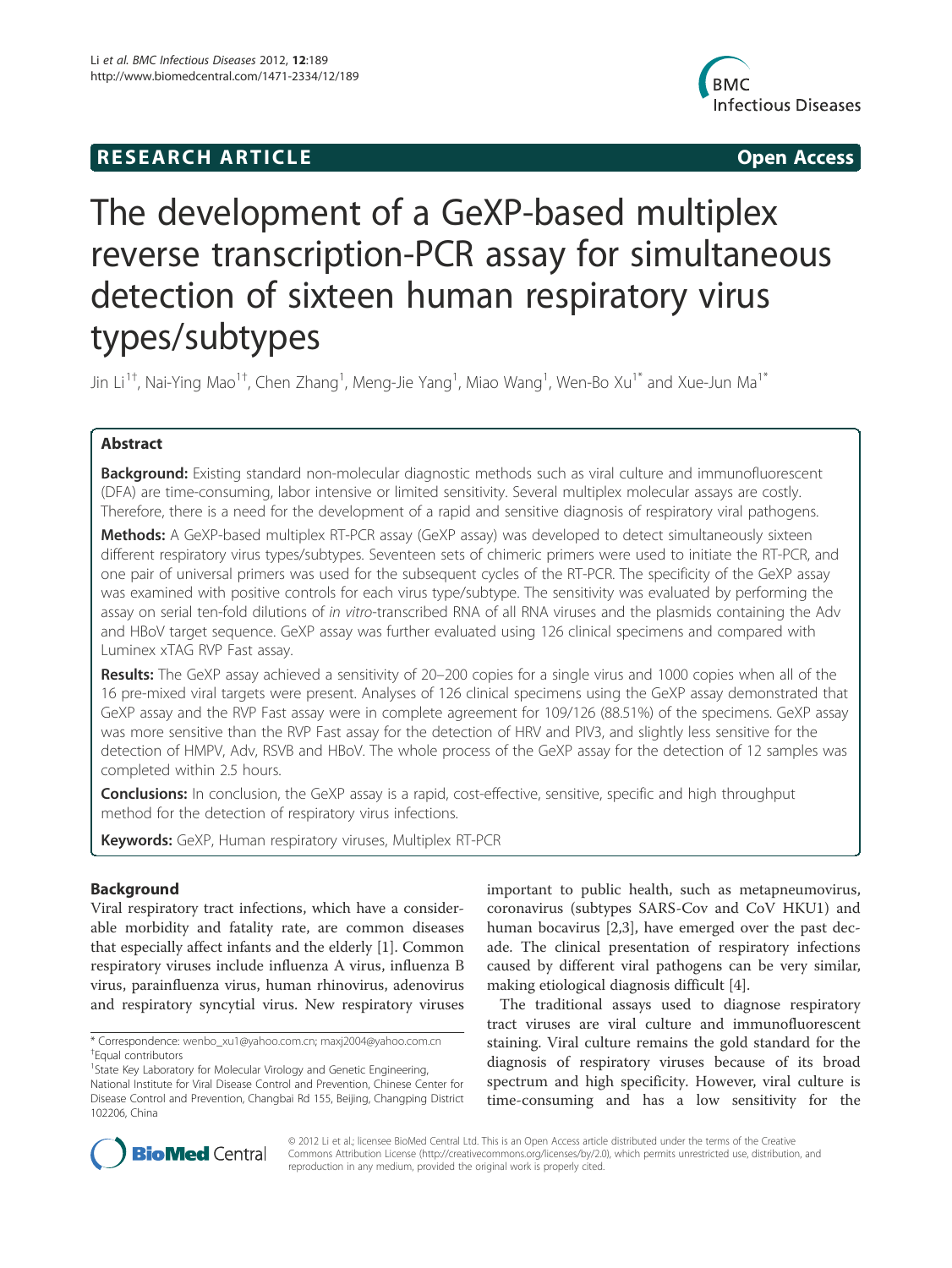detection of some respiratory viruses that have fastidious growth requirements [5,6]. Immunofluorescent staining is fast, but the assay sensitivity and the availability of antisera can be limiting factors [5,6]. With the development of rapid molecular techniques, molecular assays, especially in a multiplex format, have been accepted as tests of choice for broad spectrum detection of respiratory viruses. Several multiplex assays are available commercially such as xTAG RVP from Luminex [7,8], Multicode-PLx RVP from EraGen Biosciences [9], and ResPlex II from Qiagen [10]. However, all of them are based on a liquid-phase bead-based array technology to implement the detection, which has increased the cost and the implementation time of the whole assays.

The GenomeLab Gene Expression Profiler genetic analysis system (GeXP) developed by Beckman Coulter (Brea, CA, USA) is a new multitarget, high-throughput detection platform that integrates reverse transcription-PCR (RT-PCR) and labeled amplified products in a multiplex PCR assay, followed by fluorescence capillary electrophoresis separation based on the size of the amplified products. This system has been used previously in identifying rapidly gene expression prostate cancer biomarker signatures in biological samples, rapid and sensitive detection of 68 unique varicella zoster virus gene transcripts [11] and detection of pandemic influenza A H1N1 virus [12] and nine serotypes of enteroviruses associated with hand, foot and mouth disease [13].

In this report, a novel RT-PCR assay using the GeXP (GeXP assay) for rapid, sensitive, multiplex detection of sixteen different respiratory virus types/subtypes: influenza A virus (FluA), influenza B virus (FluB), seasonal influenza A H1N1 virus (sH1N1), parainfluenza virus type 1 (PIV1), parainfluenza virus type 2 (PIV2), parainfluenza virus type 3 (PIV3), human rhinovirus (HRV), human metapneumovirus (HMPV), adenovirus (Adv), respiratory syncytial virus A (RSVA), respiratory syncytial virus B (RSVB), four coronavirus sybtypes (CoV HKU1, CoV NL63, CoV 229E, CoV OC43) and human bocavirus (HBoV) was described. The specificity and sensitivity of the GeXP assay were examined, and the clinical performance of the GeXP assay was evaluated by comparing the results obtained by the GeXP assay to those obtained by the Luminex xTAG RVP Fast kit (Luminex Corporation, Toronto, Canada) for 126 nasopharyngeal aspirates collected from hospitalized children.

## **Methods**

## Viruses and controls

Cell culture virus stocks from the NATtrol<sup>TM</sup> Respiratory Validation Panel 2 (NATRVP-2) (ZeptoMetrix, New York, USA) were used as the positive controls for FluA H3, FluB, sH1N1, PIV1-3, HRV, Adv 3, RSVA, RSVB, HMPV, CoV 229E and CoV OC43. Clinical specimens that were genotyped and sequenced previously by the Biotech Center for Viral Disease Emergency, a part of the Chinese Center for Disease Control (CCDC), were used as positive controls for HBoV, CoV HKU1 and CoV NL63.

To evaluate the sensitivity of the assay, controls were prepared with dilutions from 10 to  $10<sup>5</sup>$  copies of vectors containing PCR products cloned from each virus individually. The PCR products were cloned into a pGEM-T vector, which was used to transform DH10B cells. The plasmid DNA was extracted with an E.Z.N.A. Plasmid Mini Kit I (Omega, GA, USA). The RNA copy number was calculated after measuring the concentration of the RNA transcribed in vitro using a T7 Large Scale RNA Production System (Promega, Wisconsin, USA). For the DNA viruses Adv and HBoV, the *in vitro* transcription was omitted.

## Clinical specimens

A total of 126 nasopharyngeal aspirates were collected from children under two years of age who were hospitalized at the Children's Hospital of Beijing, China, during June, 2008 and March, 2010 with a diagnosis of pneumonitis or bronchopneumonia and a fever of 38°C or greater. A total volume of 0.5 ml of nasopharyngeal aspirate was collected in 3.5 ml of transport medium. This study was approved by the Beijing ethics committee. Sample collection was agreed by child's parents or grandparents with informed consent.

## Primer design

In total, 17 pairs of chimeric primers, one pair of internal control primers and one pair of universal primers were designed for the RT-PCR. The chimeric primers consisted of a gene-specific sequence fused at the 5' end to the universal sequence. The specific sequences were selected by alignment of all sequences available for each virus from the National Center for Biotechnology Information (NCBI) GenBank Database. Primers for the human RNase P gene were used as an internal control for the RT-PCR of the clinical specimens. The forward universal primer was Cy5-labeled at the 5' end of the sequence. The primers sequences, their target genes and the size of the resulting amplicons are listed in Table 1 [14-16].

#### Extraction and purification of RNA/DNA

Total RNA/DNA was extracted from 200 μl of viral stocks or clinical samples using the QIAamp Viral RNA Mini Kit (Qiagen, Hilden, Germany) according to the manufacturer's instructions. The extracts was eluted in 50 μl of DNase- and RNase-free water and stored at −80°C.

#### GeXP assay and detection

The multiplex RT-PCR was performed with a One Step RT-PCR kit (Qiagen, Hilden, Germany) in a 25 μl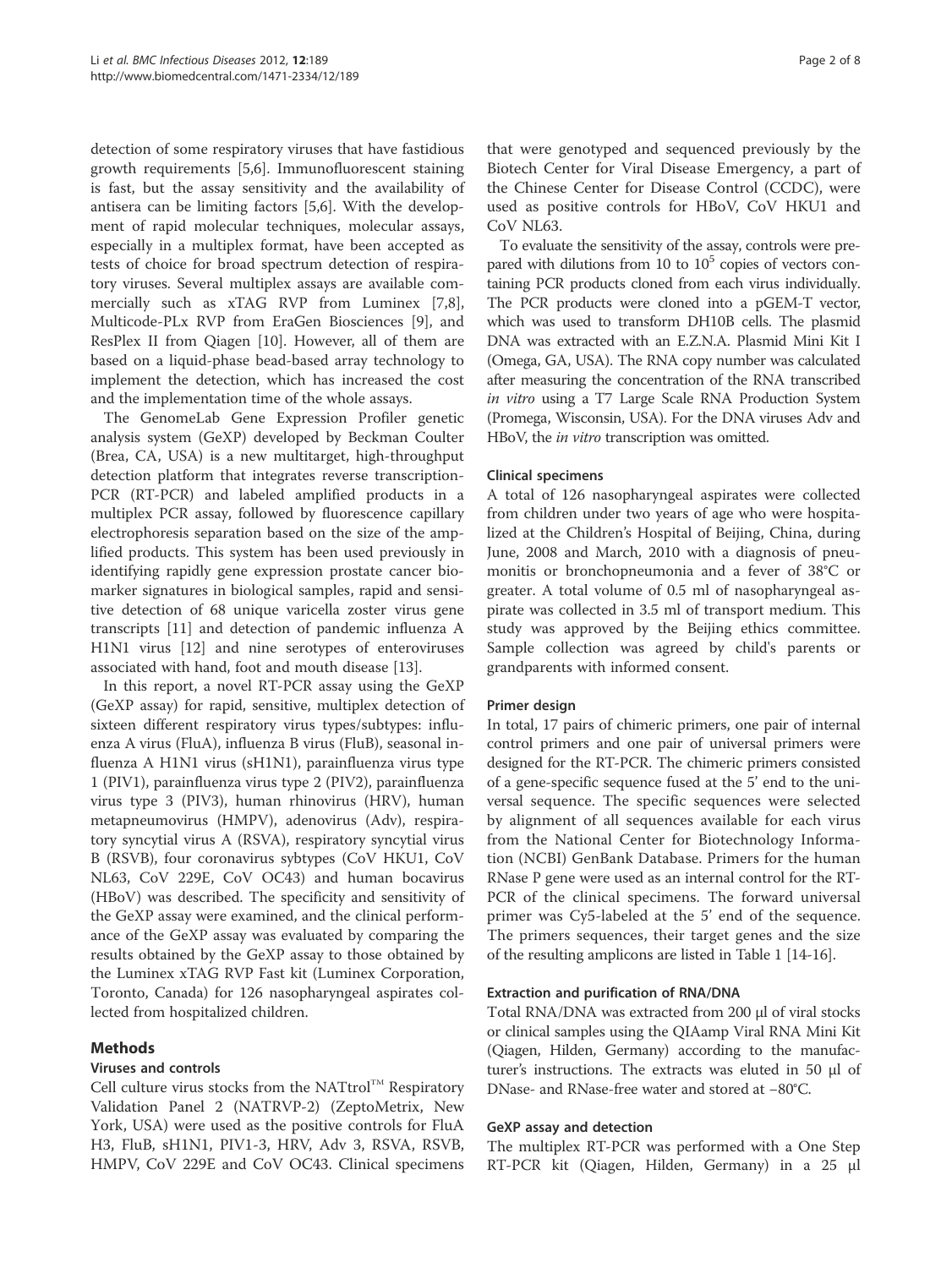#### Table 1 Primer information

| Primer             | Sequence 5'-3'                                       | Gene         | Size (bp) |
|--------------------|------------------------------------------------------|--------------|-----------|
| FluA F             | AGGTGACACTATAGAATATTCTAACCGAGGTCGAAACG               | M            | 270       |
| FluA R             | GTACGACTCACTATAGGGAACAAAGCGTCTACGCTGCAG              |              |           |
| FLuB F             | AGGTGACACTATAGAATAAAAAGRAGATTCATCACAGAGC             | M            | 166       |
| FLuB R             | GTACGACTCACTATAGGGATTCTGCTATTTCAAATGCTTCA            |              |           |
| sH1N1 F            | AGGTGACACTATAGAATAGGTATGCTTTTGCAMTGARTAGAGG          | HA           | 250       |
| sH1N1 R            | GTACGACTCACTATAGGGAAAGGGATATTCCTTARTCCTGTARCCAT      |              |           |
| PIV1 F             | AGGTGACACTATAGAATATCTCATTATTACCYGGACCAA              | HA           | 284       |
| PIV1 R             | GTACGACTCACTATAGGGATCCTGTTGTCGTTGATGTCATA            |              |           |
| PIV2 F             | AGGTGACACTATAGAATATCTACACTGCATCAGCCAGC               | HA           | 194       |
| PIV <sub>2</sub> R | GTACGACTCACTATAGGGACCCCTAAAAGAGATGAGCCC              |              |           |
| PIV <sub>3</sub> F | AGGTGACACTATAGAATATTGTCAATTATGATGGYTCAATCT           | <b>HA</b>    | 230       |
| PIV3 R             | GTACGACTCACTATAGGGAGACACCCAGTTGTGTTGCAG              |              |           |
| <b>HRVF</b>        | AGGTGACACTATAGAATACCCCTGAATGYGGCTAACCT               | 5' UTR       | 144       |
| HRV R              | GTACGACTCACTATAGGGACGGACACCCAAAGTAGTYGGT             |              |           |
| HMPV F1            | AGGTGACACTATAGAATACATGCCCACTATAAAAGGTCAG             | $\mathsf L$  | 208       |
| HMPV R1            | GTACGACTCACTATAGGGACACCCCAGTCTTTCTTGAAA              |              |           |
| HMPV F2            | AGGTGACACTATAGAATAGAGCTAAYAGAGTGCTAAGTGATG           | $\mathsf{N}$ | 208       |
| HMPV R2            | GTACGACTCACTATAGGGAACTTTCTGCTTTGCTTCCTGT             |              |           |
| Adv F              | AGGTGACACTATAGAATAGCCSCARTGGKCWTACATGCACATC          | Hexon        | 338       |
| Adv R              | GTACGACTCACTATAGGGACAGCACSCCICGRATGTCAAA             |              |           |
| <b>NL63 F</b>      | AGGTGACACTATAGAATATCCCAAATGTGATAGAGCTTTGC            | Polym-erase  | 176       |
| <b>NL63 R</b>      | GTACGACTCACTATAGGGACTGTTAAAACTTGTGCCAACTC            |              |           |
| OC43 F             | $\mathsf{N}$<br>AGGTGACACTATAGAATAATTGCACCAGGAGTCCCA |              | 200       |
| OC43R              | GTACGACTCACTATAGGGATATCGGTGCCGTACTGGTCT              |              |           |
| 229E F             | AGGTGACACTATAGAATACTCGGAATCCTTCAAGTGACAGA            | $\mathbb N$  | 183       |
| 229E R             | GTACGACTCACTATAGGGAACGAGAAGGCTTAGGAGTAC              |              |           |
| HKU1 F             | AGGTGACACTATAGAATATATAGTRAAACCTGATATGGCT             | $\mathsf{N}$ | 220       |
| HKU1 R             | GTACGACTCACTATAGGGATACCAAAACACTGTTGAACAT             |              |           |
| <b>RSVAF</b>       | AGGTGACACTATAGAATACATCCCCTCTATGCACAACC               | F            | 158       |
| RSVA R             | GTACGACTCACTATAGGGACATGTTTCAGCTTGTGGGAA              |              |           |
| RSVB F             | AGGTGACACTATAGAATAAAACGAAGATTTCTGGGCTTC              | F            | 279       |
| <b>RSVB R</b>      | GTACGACTCACTATAGGGATGCGACAGCTCTGTTGATTT              |              |           |
| HBoV F             | AGGTGACACTATAGAATAAAGAAAAGGGAGTCCAGAA                | NP1          | 290       |
| <b>HBoVR</b>       | GTACGACTCACTATAGGGACTCTGTGTTGACTGAATACAG             |              |           |
| Rnasep F           | AGGTGACACTATAGAATAGAGGCCTGGCTTTTGAACTT               | RNase P      | 125       |
| Rnasep R           | GTACGACTCACTATAGGGAATCAAATTGAGGGCACTGGA              |              |           |
| Tag F              | AGGTGACACTATAGAATA                                   |              |           |
| Tag R              | GTACGACTCACTATAGGGA                                  |              |           |

a The primers HMPV F1 and HMPV R1 were reported previously [14]; the primers Adv F and Adv R were reported previously [15]; the primer HBoV R was reported previously [16]. The Universal Tag sequences are underlined.

volume, containing 5 μl of the 5× buffer, 1 μl of the dNTP mix, 1 μl of the enzyme mix, 1.25 pmol each of the forward chimeric primer mix and reverse chimeric primer mix, 12.5 pmol each of the forward universal primer mix and reverse universal primer mix, 2 μl of template RNA and 0.1 μl of ribonuclease inhibitor (Takara, Dalian, China) and DNase- and RNase-free water. The RT-PCR mixture was subjected to the following amplification conditions: 50°C for 30 min, 95°C for 15 min, followed by 10 cycles of 95°C for 30 s, 55°C for 30 s, 72°C for 30 s; 10 cycles of 95°C for 30 s, 65°C for 30 s, 72°C for 30 s; 20 cycles of 95°C for 30 s, 48°C for 30 s, 72°C for 30 s, and a final incubation of 72°C for 3 min. Two μl of each Cy5-labeled PCR product was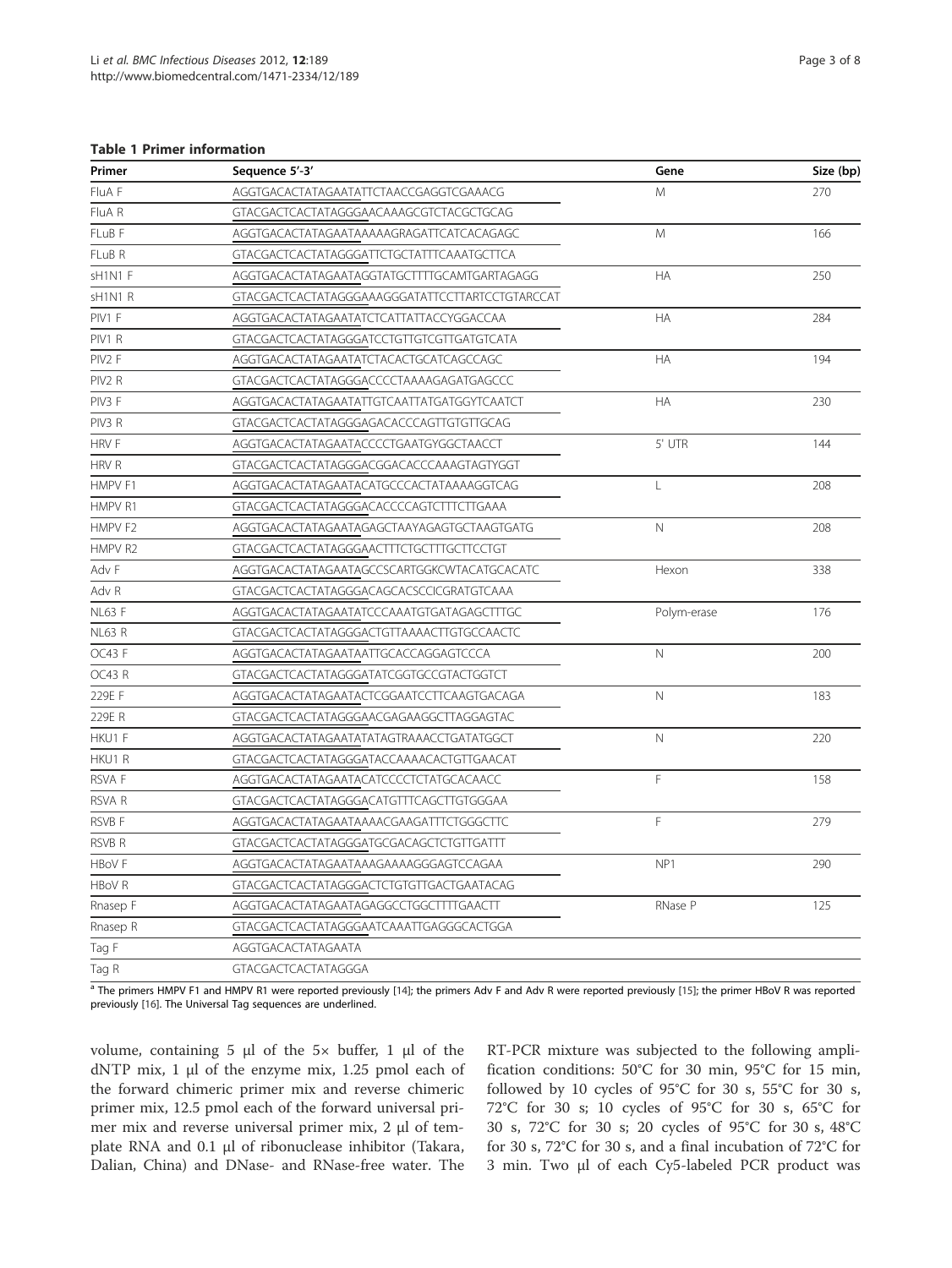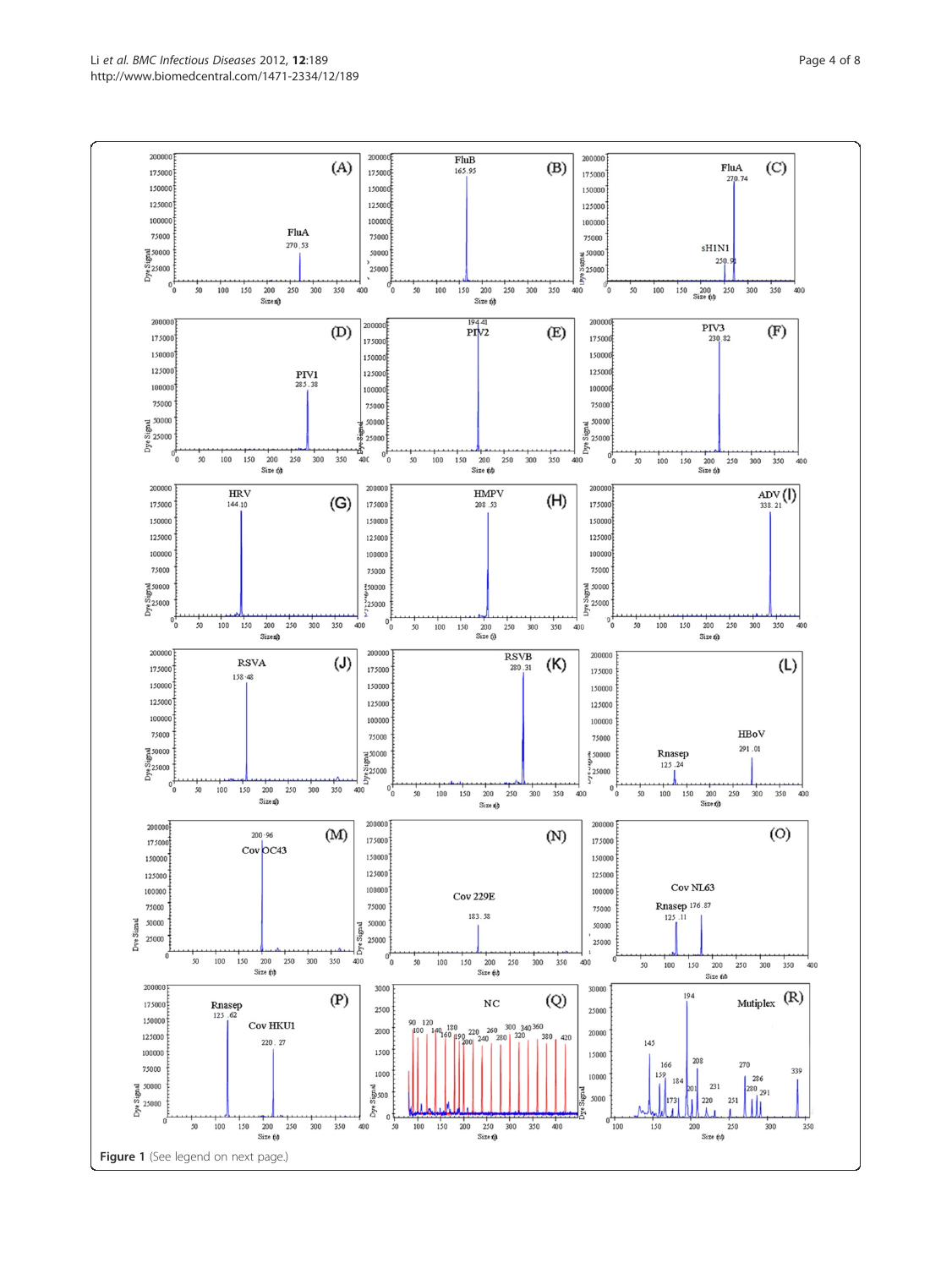#### (See figure on previous page.)

Figure 1 Specificity and sensitivity analyses of the GeXP Assay. The Y-axis indicates the dye signal in arbitrary units, and the X-axis indicates the actual PCR products size. Panels A-P show the results of amplification of FluA (H3N2), FluB, FluA (sH1N1), PIV1, PIV2, PIV3, HRV, HMPV, Adv, RSVA, RSVB, HBoV, CoV OC43, CoV 229E, CoV NL63 and CoV HKU1, respectively. Nuclease-free water was used as a negative control (NC). All of the 16 pre-mixed viral targets could be detected at the level of 1000 copies of each virus per reaction in the multiplex assay (R). The viral targets, from left to right, are HRV, RSVA, FluB, CoV NL63, CoV 229E, PIV2, CoV OC43, HMPV, CoV HKU1, PIV3, sH1N1, FluA, RSVB, PIV1, HBoV and Adv (R).

separated via GeXP capillary electrophoresis, and the dye signal strength was measured by fluorescence spectrophotometry in arbitrary units (A.U.) of optical fluorescence. For all amplified products, the reaction was considered positive when the value of dye signal was over 2000 A.U.

#### Specificity and sensitivity of the GeXP assay

The specificity of the GeXP assay for all viral targets was tested individually in a multiplex assay under the experimental conditions of the GeXP assay. The sensitivity of the GeXP assay for all viral targets was examined individually in a multiplex assay using serial ten-fold dilutions from 10 to  $10<sup>5</sup>$  copies of in vitro-transcribed RNA of all RNA viruses and the plasmids containing the Adv and HBoV target sequences. The sensitivity of the GeXP assay was also examined by using 16 pre-mixed quantitative viral targets.

## RVP fast assay and detection

The Luminex xTAG RVP Fast kit (Luminex Corporation, Toronto, Canada) enables users to detect simultaneously FluA, FluB, RSV, PIV1-4, AdV, HMPV, CoV 229E, NL63, OC43, and HKU1, enterovirus, HRV and HBoV. The RNA/DNA extracted from 126 clinical specimens was tested using the RVP Fast assay in a 96-well plate format according to the manufacturer's instructions (Luminex Corporation, Toronto, Canada). The plate was then analyzed using the Bio-Plex<sup>TM</sup> 200 system (Bio-Rad, CA, USA) according to the manufacturer's instructions, and the median fluorescence intensity (MFI) was determined.

## Results

## Specificity and sensitivity of the GeXP assay

The specificity of the GeXP assay for all viral targets was tested individually in a multiplex assay. No mispriming was observed when all 17 pairs of the chimeric primers and one pair of the internal control primers were mixed together. The specific products could be obtained and separated clearly from the other viral targets on the GeXP system for all of the positive controls (Figure 1. A-P). For the viral targets that used clinical specimens as positive controls, including HBoV, CoV HKU1, and CoV NL63, a single PCR product was detected in addition to the internal control peak. The dye signal in the analysis was above 25000 A.U.

The sensitivity of the assay was evaluated individually for each virus in the multiplex assay using serial ten-fold dilutions of cloned PCR products. In the multiplex assay, the detectable level of HRV and PIV2 was 20 copies per reaction, while the limit of detection for the other 14 viruses types/subtypes was 200 copies per reaction. The clones with the same copies of each virus were then premixed to evaluate the sensitivity when all of the 16 viral targets were present. The detection sensitivity of all of the pre-mixed viral targets was 1000 copies per reaction in the multiplex assay (Figure 1. R).

## Evaluation of the GeXP assay using respiratory specimens

All 126 specimens detected by the RVP Fast assay, the reference method, were retested by the GeXP assay. The results from both assays showed that HRV was found most frequently (68/126), followed by RSVB (46/126) and PIV3 (21/126) in the 126 specimens. A total of 23 negative specimens (18.25%) were detected by the GeXP assay and 24 (19.05%) negative specimens by the RVP Fast assay. One negative specimen detected by the RVP Fast assay was found to be positive for HRV by the GeXP assay. A total of 66 specimens with co-infections were detected by the RVP Fast assay, 64 of them were coinfections detected by the GeXP assay, and 4 additional co-infections were detected only by the GeXP assay and confirmed by sequencing as true positives.

The results from the GeXP assay and the RVP Fast assay were in complete agreement for 109/126 (86.51%) of the specimens. As shown in Table 2, there were 13 additional viruses (3 HRV, 3 RSVB, 2 HMPV, 1 Adv and 4 HBoV in 9 specimens) found only in the RVP Fast assay and 9 viruses (6 HRV and 3 PIV3 in 8 specimens) found only in the GeXP assay. All of the 9 additional viruses detected only by the GeXP assay were confirmed by sequencing as true positives. The results showed that the GeXP assay was more sensitive than the RVP Fast assay for the detection of HRV and PIV3, and less sensitive for the detection of HMPV, Adv, RSVB and HBoV. For RSVA, CoV, FluA, FluB, sH1N1, PIV1, and PIV2, both the sensitivity and specificity were 100%. The sensitivity, specificity, negative prediction value (NPV) and positive prediction value (PPV) of each virus, when compared to RVP Fast assay as a reference, were calculated for the GeXP assay in Table 2.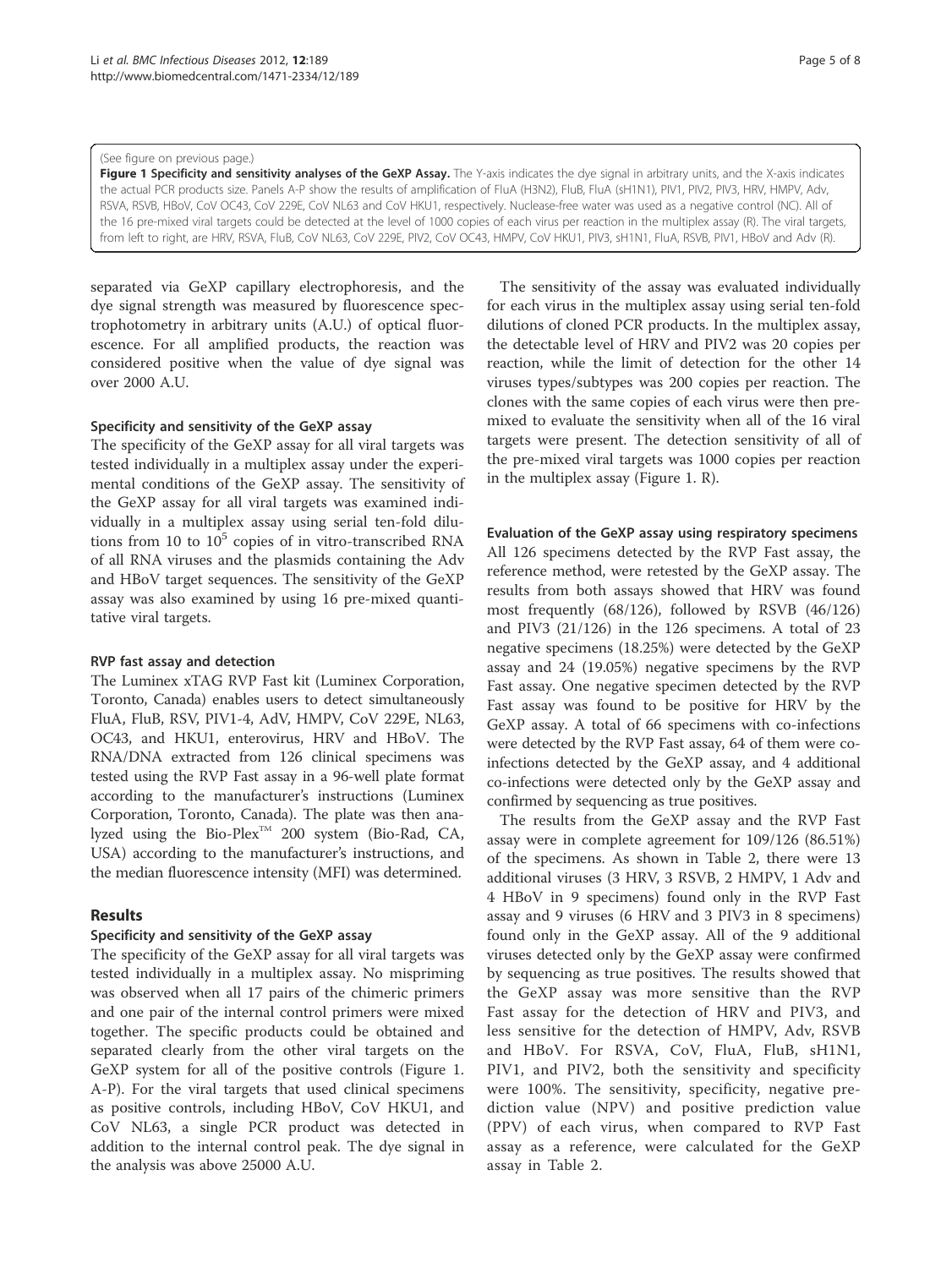| <b>Virus</b>        | No. of specimens     |                |                |                                       |               | Performance of the GeXP assay |                    |          |
|---------------------|----------------------|----------------|----------------|---------------------------------------|---------------|-------------------------------|--------------------|----------|
|                     | GeXP + $a$ RVP + $a$ | $GeVP + RVP -$ | GeXP-RVP $+$   | GeXP- <sup>a</sup> RVP - <sup>a</sup> | Sensitivity % | Specificity %                 | PPV <sup>a</sup> % | $NPVa$ % |
| FluA                | 5                    | $\overline{0}$ | $\mathbf 0$    | 121                                   | 100           | 100                           | 100                | 100      |
| $sH1N1^b$           | 3                    | $\mathbf 0$    | $\Omega$       | 123                                   | 100           | 100                           | 100                | 100      |
| <b>FluB</b>         |                      | $\circ$        | $\Omega$       | 125                                   | 100           | 100                           | 100                | 100      |
| PIV1                |                      | $\mathbf 0$    | 0              | 125                                   | 100           | 100                           | 100                | 100      |
| PIV <sub>2</sub>    |                      | $\mathbf{0}$   | 0              | 125                                   | 100           | 100                           | 100                | 100      |
| PIV3                | 21                   | 3 <sup>d</sup> | 0              | 102                                   | 100           | 97.14                         | 87.50              | 100      |
| ${\sf HRV}^{\tt C}$ | 68                   | 6              | 3              | 49                                    | 95.77         | 89.09                         | 91.89              | 94.23    |
| <b>HMPV</b>         | 8                    | $\mathbf 0$    | $\overline{2}$ | 116                                   | 80.00         | 100                           | 100                | 98.31    |
| Adv                 | 9                    | $\overline{0}$ |                | 116                                   | 90.00         | 100                           | 100                | 99.15    |
| CoV NL63            |                      | $\mathbf 0$    | $\Omega$       | 125                                   | 100           | 100                           | 100                | 100      |
| CoV OC43            | 12                   | $\mathbf 0$    | $\Omega$       | 114                                   | 100           | 100                           | 100                | 100      |
| <b>CoV 229E</b>     | $\overline{2}$       | $\mathbf{0}$   | $\Omega$       | 124                                   | 100           | 100                           | 100                | 100      |
| CoV HKU1            | $\overline{4}$       | $\overline{0}$ | $\Omega$       | 122                                   | 100           | 100                           | 100                | 100      |
| <b>RSVA</b> b       | $\overline{2}$       | $\mathbf{0}$   | $\Omega$       | 124                                   | 100           | 100                           | 100                | 100      |
| $RSVB^b$            | 46                   | $\circ$        | 3              | 77                                    | 93.88         | 100                           | 100                | 96.25    |
| <b>HBoV</b>         | 15                   | $\overline{0}$ | $\overline{4}$ | 107                                   | 78.95         | 100                           | 100                | 96.40    |

Table 2 Detection of 16 respiratory viruses in 126 specimens

 $a$  The numbers of positive and negative specimens detected by the GeXP assay are indicated as GeXP + and GeXP -, respectively, and the numbers of positive and negative specimens detected by the RVP Fast assay are indicated as RVP + and RVP -, respectively. The sensitivity (True positives, TP), specificity (True negatives, TN), PPV (TP/TP + false positives), and NPV (TN/TN + false negatives) for each target are calculated using the RVP Fast assay as the reference for comparison.

b The RVP Fast assay was able to subtype the FluA and RSV positive specimens.

<sup>c</sup> The RVP Fast assay was not able to distinguish rhinovirus from enterovirus, so 'HRV' positive detected by the RVP Fast assay could be HRV or enterovirus. All of

the specimens positive for HRV detected by the GeXP assay were confirmed by sequencing as true positives.

 $<sup>d</sup>$  All of the additional PIV3 detected only by the GeXP assay were confirmed by sequencing as true positives.</sup>

## Discussion

A one-step, sensitive, specific assay using GeXP for the simultaneous detection of 16 respiratory virus types/subtypes (FluA, FluB, sH1N1,PIV1, PIV2, PIV3, HRV, RSVA, RSVB, HMPV, Adv, CoV OC43, CoV 229E, CoV NL63, CoV HKU1 and HBoV) was described in this study. The GeXP genetic analysis system is a new multitarget, high throughput detection platform, and its application in the differential detection of pandemic Influenza A H1N1 virus and seasonal Influenza A virus was reported recently by our laboratory [12]. To further reduce the assay time and avoid contamination, a one-step multitarget RT-PCR was performed in one tube rather than multiplex two-step RT-PCRs in separate tubes [12] would be preferred. To develop a one-step GeXP assay, several commercial one-step RT-PCR kits from different companies (Omega, Bio-Rad, Qiagen and Invitrogen) were tested in our preliminary experiments. The one-step RT-PCR kit from Qiagen revealed the best amplification to perform under our current protocol (data not shown).

The temperature switch PCR (TSP) [17] strategy was adopted to optimize the amplification parameters. The biphasic PCR parameters of the TSP allow a multiplex PCR to be performed under standardized PCR conditions, and therefore do not require optimization of each individual PCR assay. The optimal settings for three different denaturation temperatures and the amplification cycle conditions were determined in the current protocol. The chimeric primers consisted of a specific primer sequence fused to the universal primer sequence. The primers were designed to generate gene fragments with lengths between 140–340 bp. The amount of universal primers included in the RT-PCR was ten times that of the chimeric primers, so in the last 20 cycles of PCR, amplification was carried out predominantly by a single pair of universal primers, of which only the forward universal primer was labeled fluorescently. This should reduce the occurrence of preferential amplification in the reaction. Internal control primers were added to the reaction to ascertain whether the extraction and reverse-transcription steps of the assay were functioning correctly. Only 2 μl of the cy5-labeled PCR amplified fragments were separated by capillary electrophoresis based on size and detected by the GeXP system.

The specificity of the GeXP assay was examined using artificial specimens from the NATRVP-2 panel and clinical specimens confirmed previously to be positive. A specific peak of PCR product was obtained only for the expected viral target using the GeXP system. No crossreactivity among the 16 respiratory virus types/subtypes was observed. The detection sensitivity for each virus was 20–200 copies per reaction when the assay was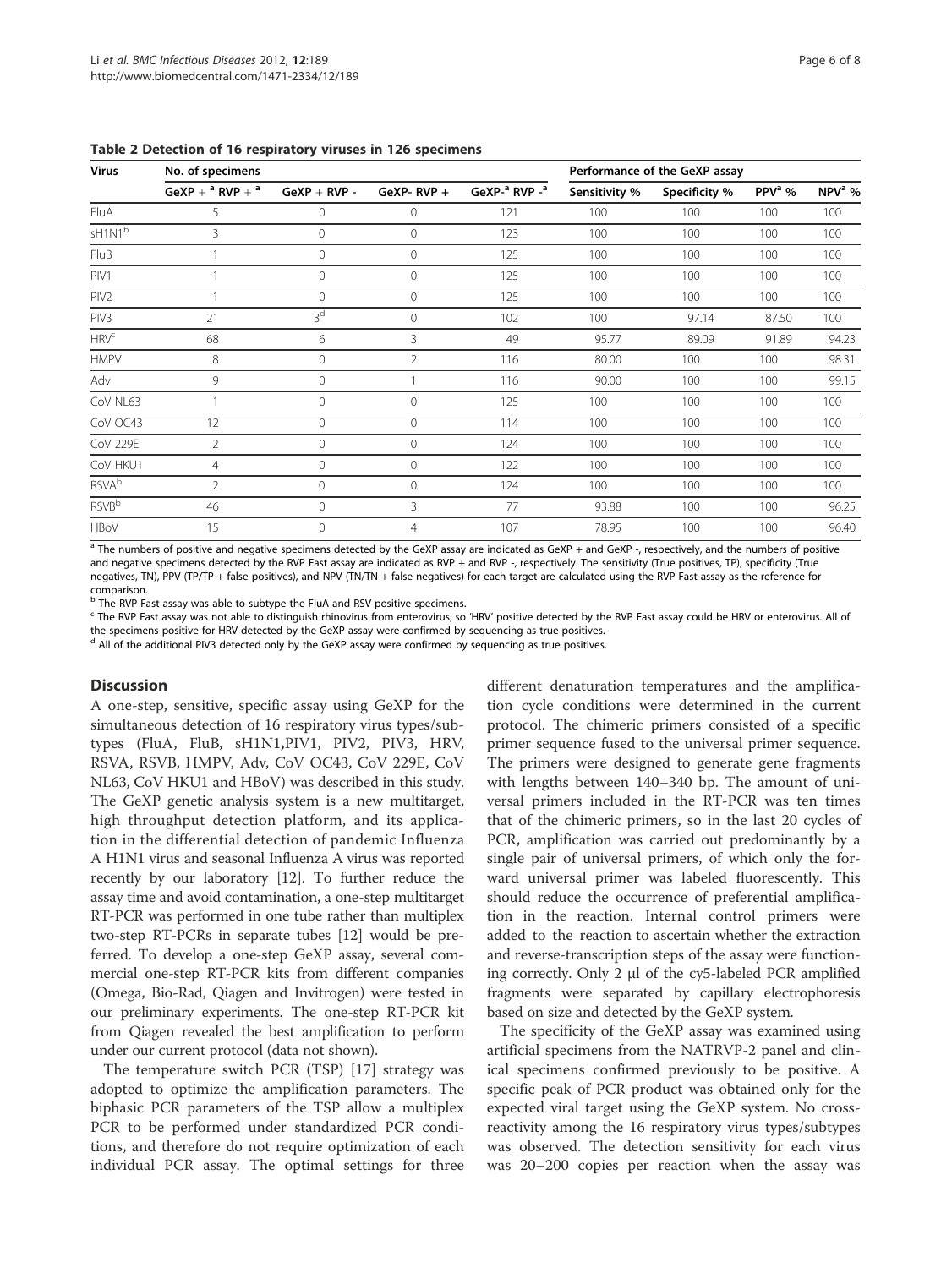performed separately for each virus, and the sensitivity was 1000 copies per reaction when all of the 16 premixed viral targets were present in the multiplex assay. The results indicate that the detection sensitivity of the GeXP assay for mixed virus samples was slightly lower than that for a single type of virus. The detection sensitivity for each virus in this study was similar to that of real-time PCR assays reported in recent years [18-20].

Analyses of 126 specimens using the GeXP assay and RVP Fast assay demonstrated that the GeXP assay had comparable sensitivity and specificity to the commercially available RVP Fast assay (Table 2). Discrepancies in detection results were found for HRV, PIV3, HMPV, Adv, RSV B and HBoV. All of the 9 specimens positive for PIV3 or HRV detected only by the GeXP assay were confirmed by independent PCR and sequencing to be true positives (data not shown), suggesting that the GeXP assay is more sensitive than the RVP Fast assay for the detection of HRV and PIV3. Because the HRV primers used in the RVP Fast assay were able to amplify both HRV and enterovirus, the three specimens positive for HRV detected only by the RVP Fast assay could actually be enteroviruses. All of the specimens positive for HRV detected by the GeXP assay were confirmed by sequencing as true HRV positives. Two of HMPV negative samples, 1 of Adv negative sample, 3 of RSVB negative samples and 4 of HBoV negative samples detected by the GeXP assay were positive by the RVP Fast assay. All of these negative samples had lower median florescence intensity (MFI) values (294–825) in the RVP Fast assay, suggesting that the GeXP assay has a slightly decrease sensitivity for the detection of HMPV, Adv, RSVB and HBoV. However, the difference was not significant (for HMPV, Adv, RSVB and HBoV,  $p = 0.5, 1, 0.25, 0.125$ , respectively, using McNemar's test; Kappa = 0.880, 0.943, 0.949, 0.864, respectively). The detection of coronaviruses (CoV HKU1, CoV NL63, CoV 229E and CoV OC43) by both assays was completely consistent between assays. The overall detection rate of the GeXP assay for each virus was comparable to that of the RVP Fast assay, demonstrating the high sensitivity and specificity of the GeXP assay in the analysis of clinical samples. It should be noted that there are not sufficient positive samples for FluA, sH1N1, FluB, PIV1,PIV2, CoV NL63, CoV 229E, CoV HKU1 and RSVA to determine meaningful statistics in our study. Due to the limited specimens available at this time, only preliminary findings were reported in this study. The detection rate for infections involving two or more viruses was similar for the GeXP assay (68/126) and the RVP Fast assay (66/ 126). Most occurrences of multiplex infections involved two of three viruses, HRV, RSVB and PIV3 (data not shown).

Two distinct advantages of the GeXP assay are the short assay time and the low cost per test. Though the cost of GeXP equipment is approximately \$100.000, the cost of the GeXP assay for simultaneous detection of 16 respiratory virus types/subtypes is approximately \$8 per test (the RT-PCR kit and the consumables of detection), versus \$120 per test using the RVP Fast kit or \$8 per test for each virus using a commercial RT-PCR kit (DaAn, Gene, China). The whole reaction was completed in one tube in a one-step multiplex RT-PCR within 2.5 hours, followed by capillary electrophoresis separation (10 min/ 12 wells). In addition, two 96-well plates can be placed in parallel in a GeXP machine at the same time to further increase the throughput of the samples.

## **Conclusions**

In summary, this study has demonstrated that the GeXP assay is a rapid, cost-effective and high throughput method with high sensitivity and specificity for the detection of respiratory virus infection. Further validation of the GeXP assay with a larger number of clinical samples is necessary before this method can be used widely for routine laboratory testing in China.

#### Competing interests

The authors declare that they have no competing interests. A Chinese patent (application number: 201110168721.X) has been filed for the combination of all of the primers specific to the 16 respiratory tract viruses listed in this study and the experimental parameters used for the RT-PCR assay. The authors Xue-jun Ma and Wen-bo Xu are inventors on the patent application. This technology is available for research only.

#### Authors' contributions

JL and NM performed the operation of GeXP experiment. CZ was responsible for providing the clinical samples and leading the evaluation of GeXP result using RVP method with JL, MY and MW. Dr. WX offered great help in the supplement of different clinical samples as well as shared previous experimental data. Dr. XM designed and coordinated the study, analyzed data and drafted the manuscript with JL. All authors read and approved the final version of this manuscript.

#### Acknowledgements

We acknowledge the Biotech Center for Viral Disease Emergency, Beijing, China gratefully for providing the clinical specimens used in this study. This work was supported by the China Mega Project for Infectious Disease (2011ZX10004-001, 2009ZX10004-101, 2012ZX10004-215).

#### Received: 13 February 2012 Accepted: 10 August 2012 Published: 14 August 2012

#### References

- Cant AJ, Gordon SB, Read RC, Hart CA, Winstanley C: Respiratory infections. J Med Microbiol 2002, 51(11):903–914.
- 2. Fauci AS, Touchette NA, Folkers GK: Emerging infectious diseases: a 10year perspective from the National Institute of Allergy and Infectious Diseases. Emerg Infect Dis 2005, 11(4):519–525.
- 3. Mahony J, Chong S, Merante F, Yaghoubian S, Sinha T, Lisle C, Janeczko R: Development of a respiratory virus panel test for detection of twenty human respiratory viruses by use of multiplex PCR and a fluid microbead-based assay. J Clin Microbiol 2007, 45(9):2965–2970.
- 4. Coiras MT, Aguilar JC, Garcia ML, Casas I, Perez-Brena P: Simultaneous detection of fourteen respiratory viruses in clinical specimens by two multiplex reverse transcription nested-PCR assays. J Med Virol 2004, 72(3):484–495.